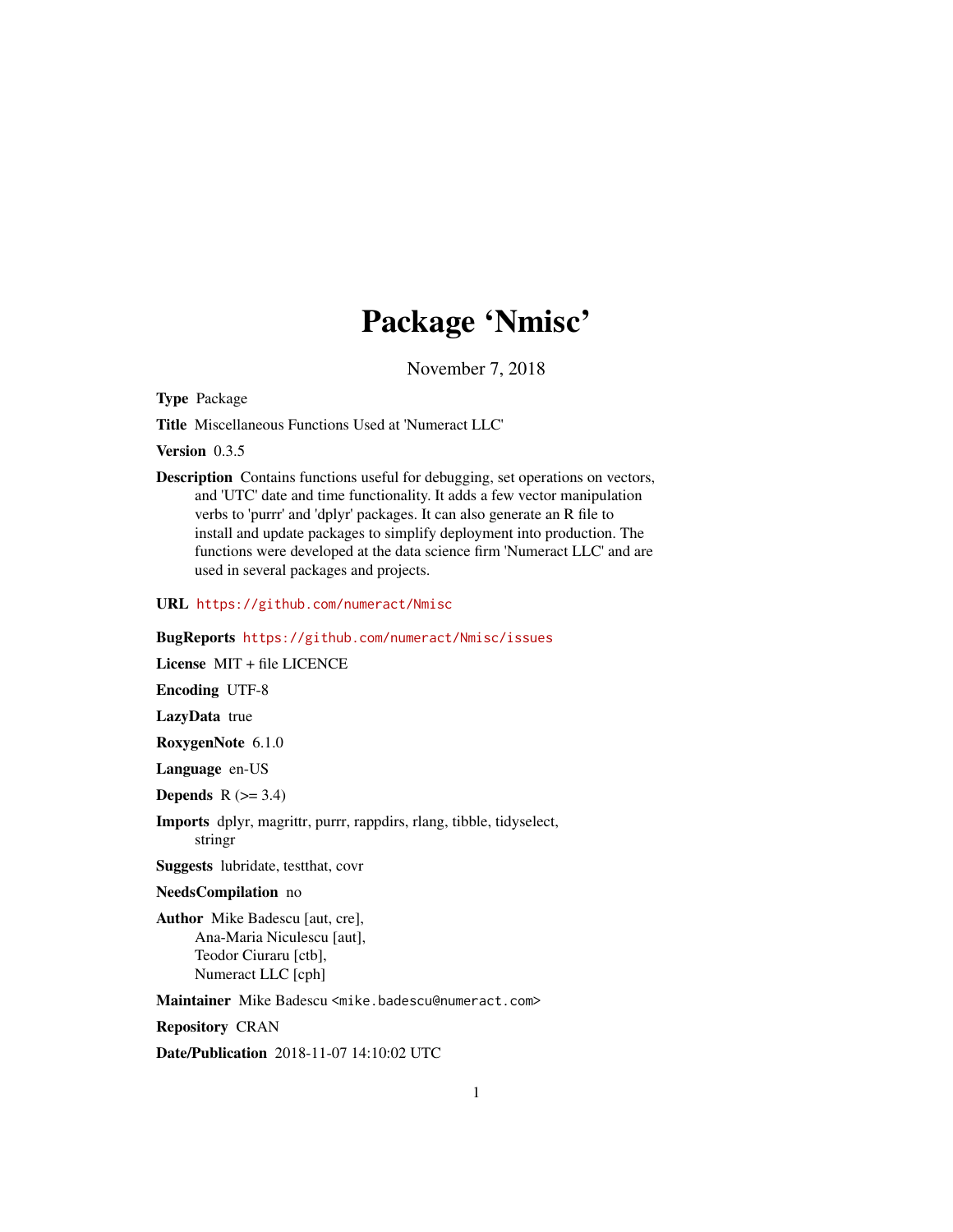## <span id="page-1-0"></span>R topics documented:

|      | -3             |
|------|----------------|
|      | -3             |
|      | $\overline{4}$ |
|      | -5             |
|      | -5             |
|      | 6              |
|      | $\overline{7}$ |
|      | - 8            |
|      | - 8            |
|      | - 9            |
|      |                |
|      |                |
|      |                |
| str1 |                |
|      |                |

#### **Index** [13](#page-12-0)

catn *Concatenate with new line*

#### Description

Wrapper around cat which appends new line to output.

#### Usage

catn(...)

#### Arguments

... Arguments to be passed to [cat](#page-0-0) function.

#### Value

None

#### See Also

[cat](#page-0-0)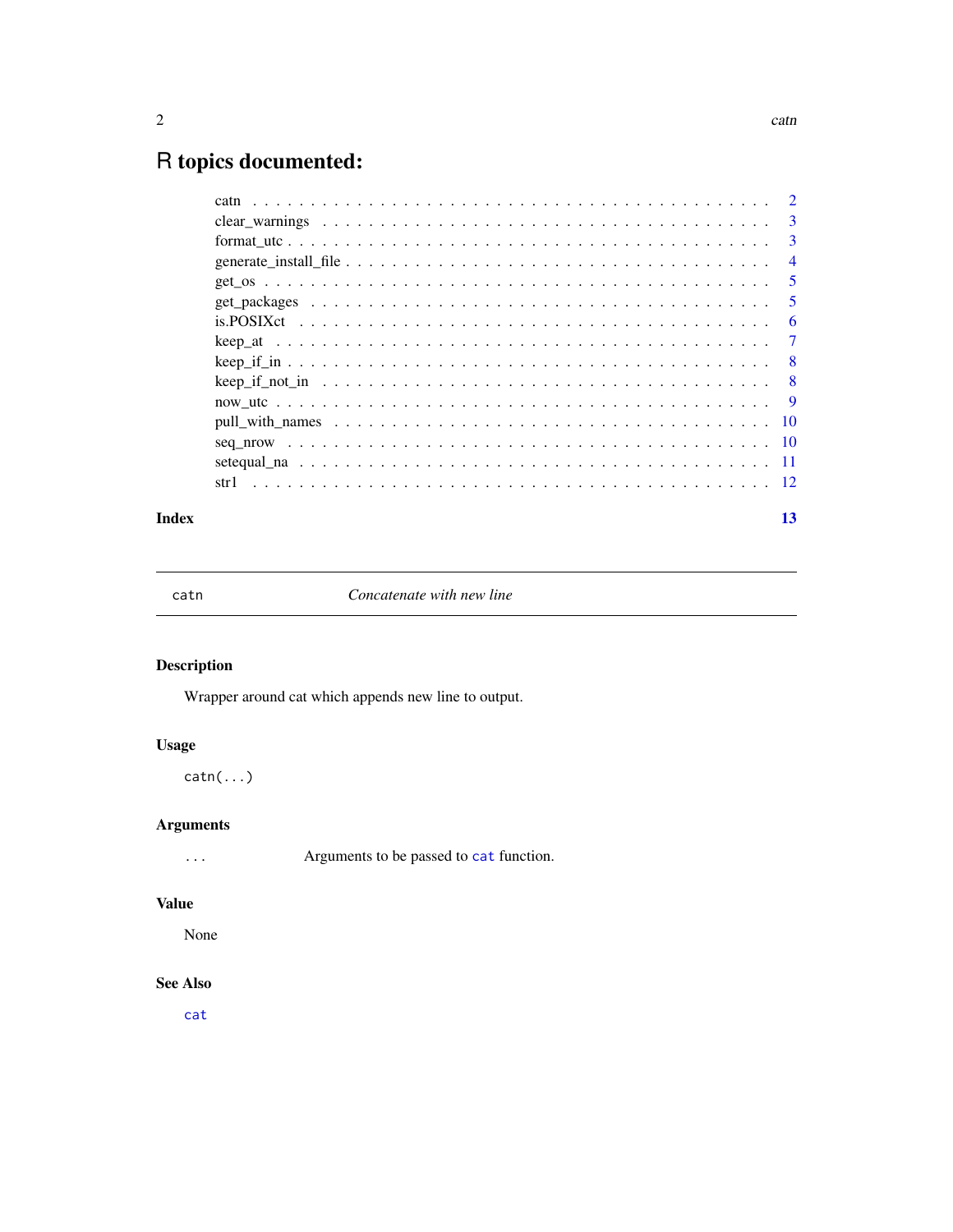<span id="page-2-0"></span>clear\_warnings *Avoid repeated warnings*

#### Description

Clear warnings for production code.

#### Usage

clear\_warnings()

#### See Also

[warnings](#page-0-0)

format\_utc *Format Date and POSIXct*

#### Description

Converts Date and POSIXct objects to the format given as input.

#### Usage

 $format\_utc(x, format = NULL, usetz = TRUE)$ 

#### Arguments

| X      | A Date or POSIX ct object to be converted.                                                                          |
|--------|---------------------------------------------------------------------------------------------------------------------|
| format | A character string. The default format is "%Y-%m-%d" for Date and "%Y-%m-<br>%d %H:%M:%S" for POSIXct.              |
| usetz  | Logical. If TRUE, the time zone abbreviation is appended to the output. Appli-<br>cable only if an POSIX ct object. |

### Value

A character string representing the formatted date.

#### See Also

[format.Date](#page-0-0), [format.POSIXct](#page-0-0)

#### Examples

```
format_utc(Sys.time(), format = "%Y-%m-%d", usetz = FALSE)
```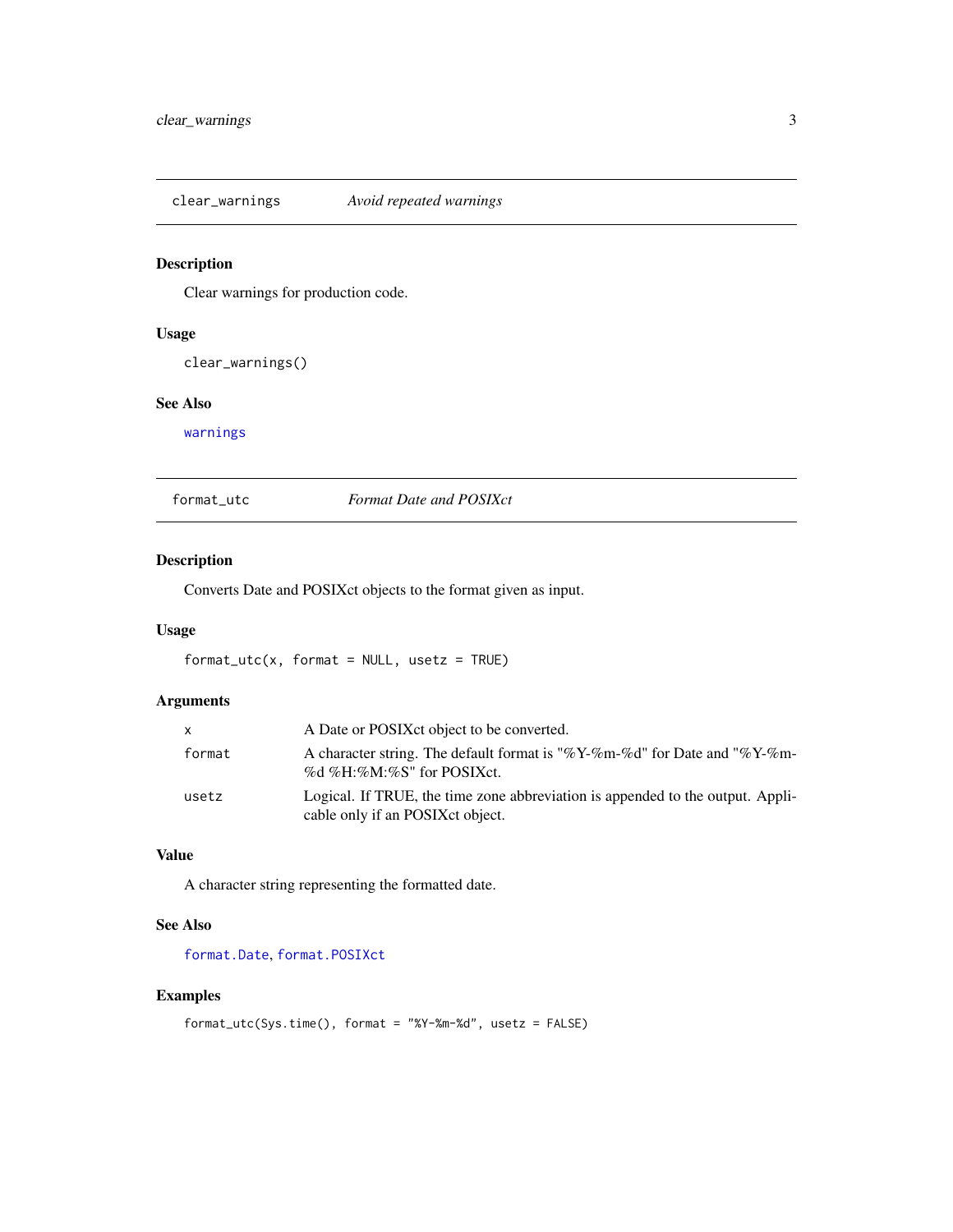<span id="page-3-1"></span><span id="page-3-0"></span>generate\_install\_file *Generates an R file to install packages used by the project.*

#### Description

The function takes the output of get\_packages and writes in a file the commands needed to install and update package used throughout the project.

#### Usage

```
generate_install_file(file, package_df = get_packages(),
  include_core_package = FALSE)
```
#### Arguments

| file                 | The name of the file to be created.                                                                                         |
|----------------------|-----------------------------------------------------------------------------------------------------------------------------|
| package_df           | A data frame obtained with get_packages that contains information regarding<br>the name, version and source of the package. |
| include_core_package |                                                                                                                             |
|                      | Logical, whether to include in the generated install file package which come<br>with R by default                           |

#### Value

Nothing

#### See Also

[get\\_packages](#page-4-1)

#### Examples

```
## Not run:
package_df <- get_packages(package_options = c("library"))
generate_install_file("install_packages.R", package_df)
```
## End(Not run)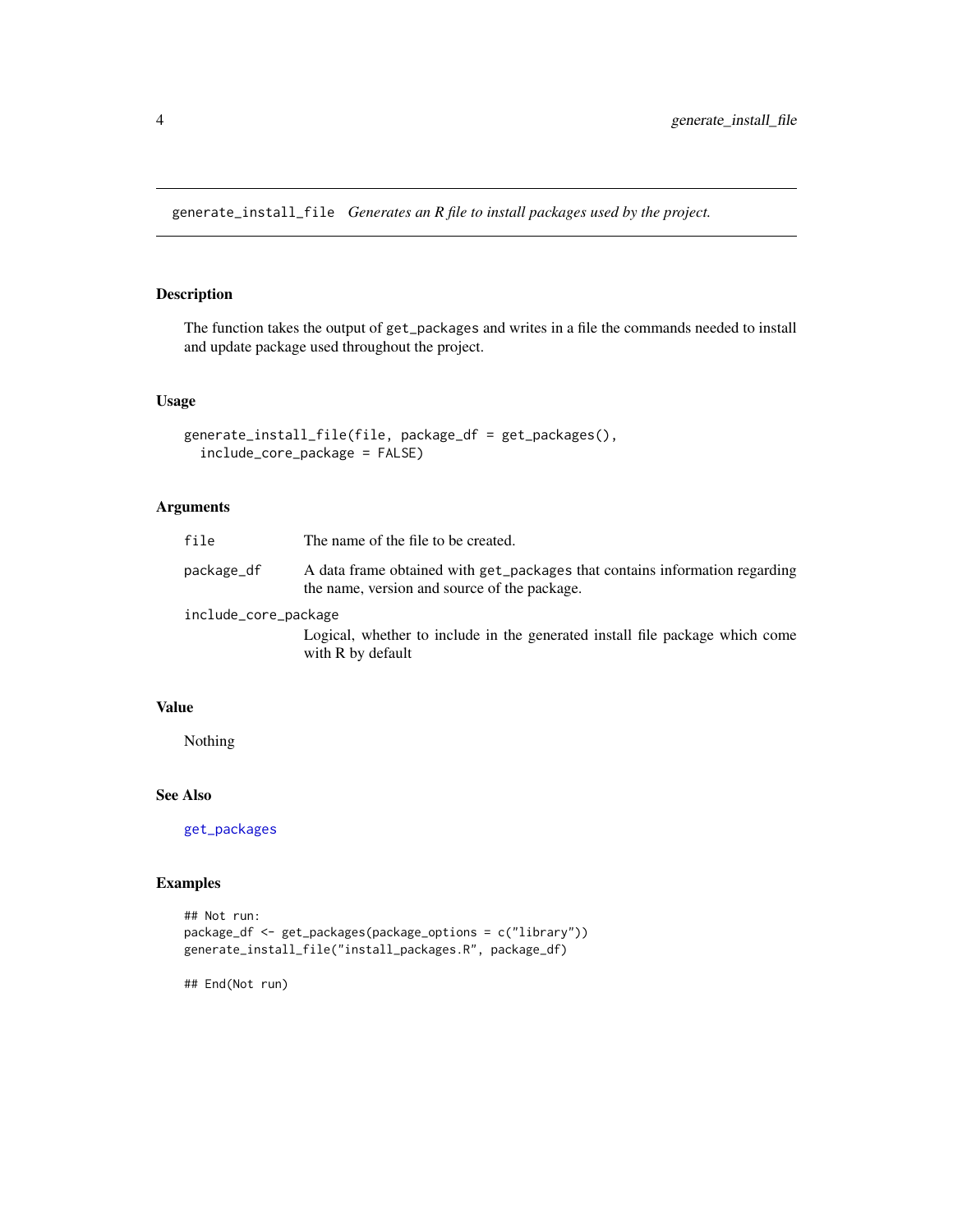<span id="page-4-0"></span>

A simple wrapper around rappdirs:::get\_os, allowing it to be exported.

#### Usage

get\_os()

#### Value

One of "win", "mac", "unix", "Unknown OS".

<span id="page-4-1"></span>get\_packages *Get information about the package used in the project*

#### **Description**

The function returns a data frame containing information about packages that are loaded with library(), require(), used with :: operator, listed in the DESCRIPTION file, and/or already loaded.

#### Usage

```
get_packages(project_path = ".", include_pattern = "\\.R(md)?$",
  exclude_pattern = "tests/", package_options = c("referenced",
  "library", "description"))
```
#### Arguments

| project_path | A string representing the path of the project root in which the function will look |
|--------------|------------------------------------------------------------------------------------|
|              | recursively in order to find files that fit include pattern                        |

#### include\_pattern

A string representing a regex that matches project files in which to look for packages. By default, get\_packages looks for all .R and .Rmd files in the current project.

```
exclude_pattern
```
A string representing a regex that matches project files to exclude. By default, get\_packages excludes all files found in "tests" folder.

package\_options

A character vector that represents the method through which packages are loaded or referenced. The options are: referenced for packages referenced by the :: operator, library for packages loaded using library() or require(), description for packages mentioned in DESCRIPTION file, and loaded for packages already loaded in the current session.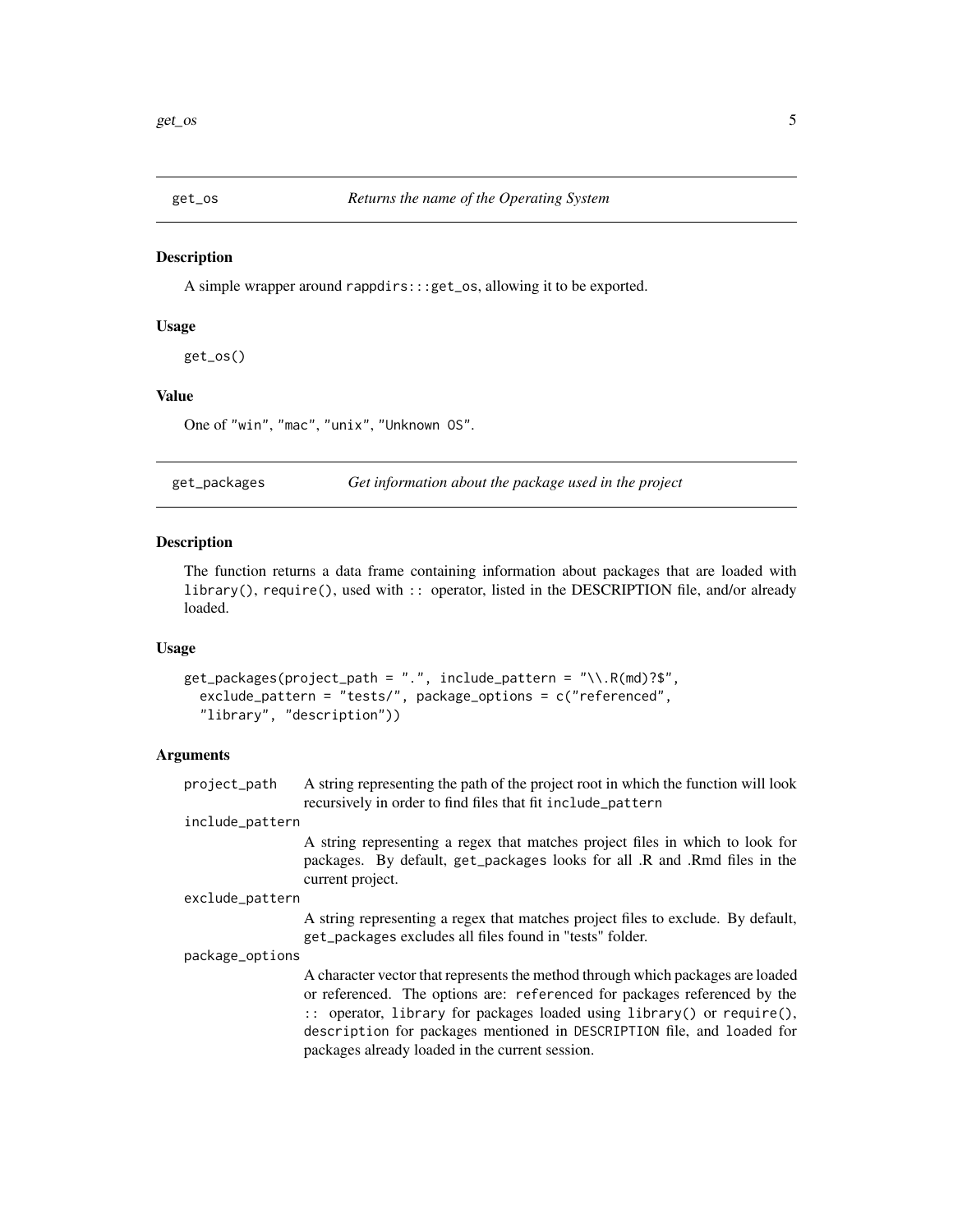#### <span id="page-5-0"></span>Value

A data frame containing package information:

| package_name | The name of the package                          |
|--------------|--------------------------------------------------|
| requested_by | The context in which the package was used        |
| is_base      | Whether package is part of the core R packages   |
| source       | The source from which the package was installed  |
| version      | The version of the package, if installed locally |
| is_installed | Whether the package is installed locally         |

#### See Also

[generate\\_install\\_file](#page-3-1)

#### Examples

```
## Not run:
package_df <- get_packages(
    project_path = '.',
    include<sub>pattern</sub> = '\\\.R$',
    exclude_pattern = '',
    package_options = c('referenced'))
```
## End(Not run)

is.POSIXct *Is it a POSIXct object?*

#### Description

Is it a POSIXct object?

#### Usage

is.POSIXct(x)

#### Arguments

x An R object.

#### See Also

[lubridate::is.POSIXct](#page-0-0)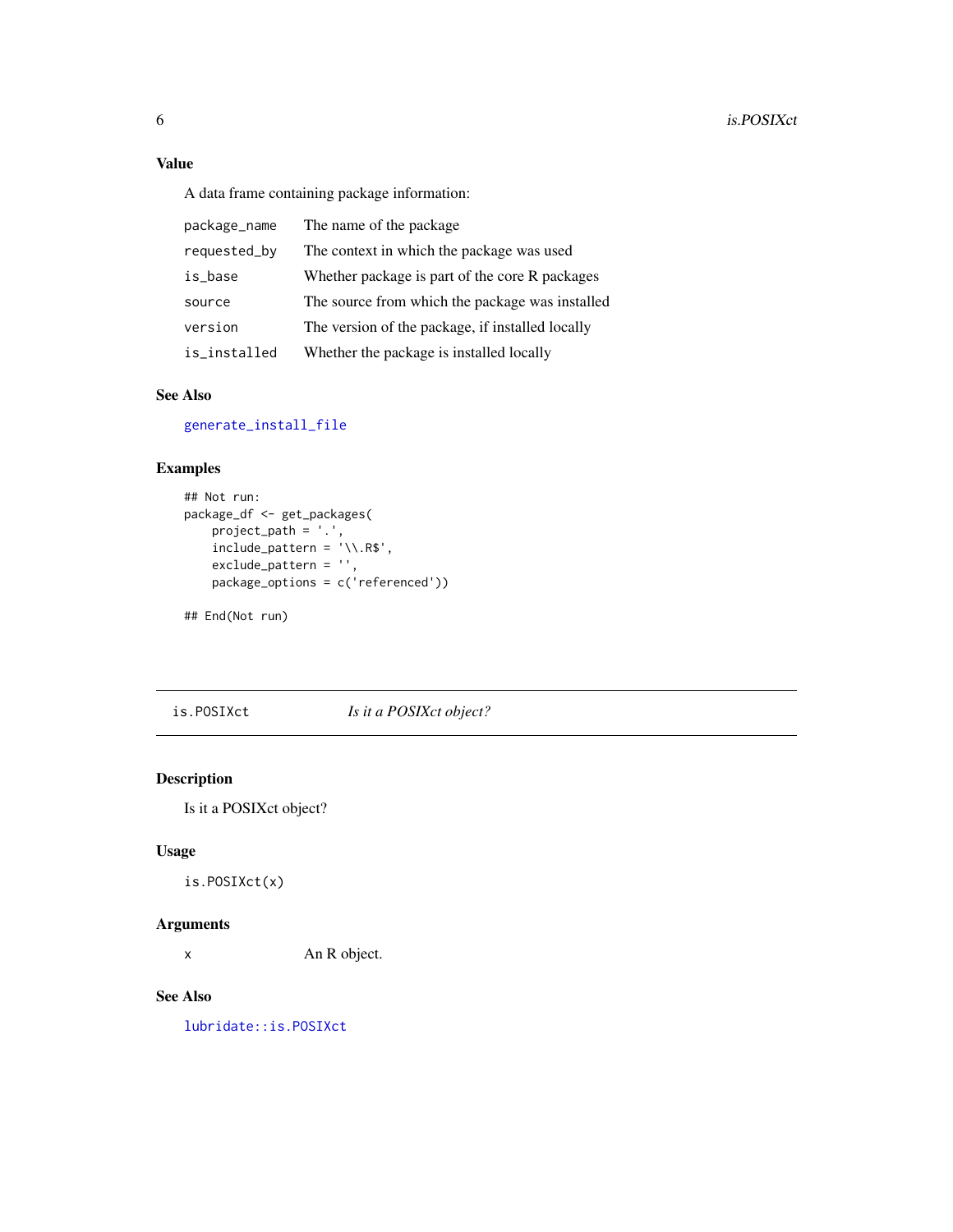<span id="page-6-0"></span>

keep\_at() keeps only the elements from specific positions while discard\_at() does the opposite. The functions are wrappers around purrr::keep and purrr::discard, respectively.

#### Usage

keep\_at(.x, .at)

discard\_at(.x, .at)

#### Arguments

| . X | A list or a vector.                                                                                                        |
|-----|----------------------------------------------------------------------------------------------------------------------------|
| .at | A character vector (names), a numeric vector (positions), a symbol or or a list<br>generated by tidyselect select helpers. |
|     |                                                                                                                            |

#### Value

A list or a vector.

#### See Also

[purrr::keep](#page-0-0)

#### Examples

```
x \leq c("First" = 1, "Second" = 2, "Last" = 3)keep_at(x, "Second")
keep_at(x, Second)
keep_at(x, 2)
keep_at(x, starts_with("Sec"))
#> Second
#> 2
keep_at(x, ends_with("t"))
#> First Last
# 1
x \leq c(1, 2, 3)discard_at(x, 1)
# > Second Last<br># > 2 3
   2 3
```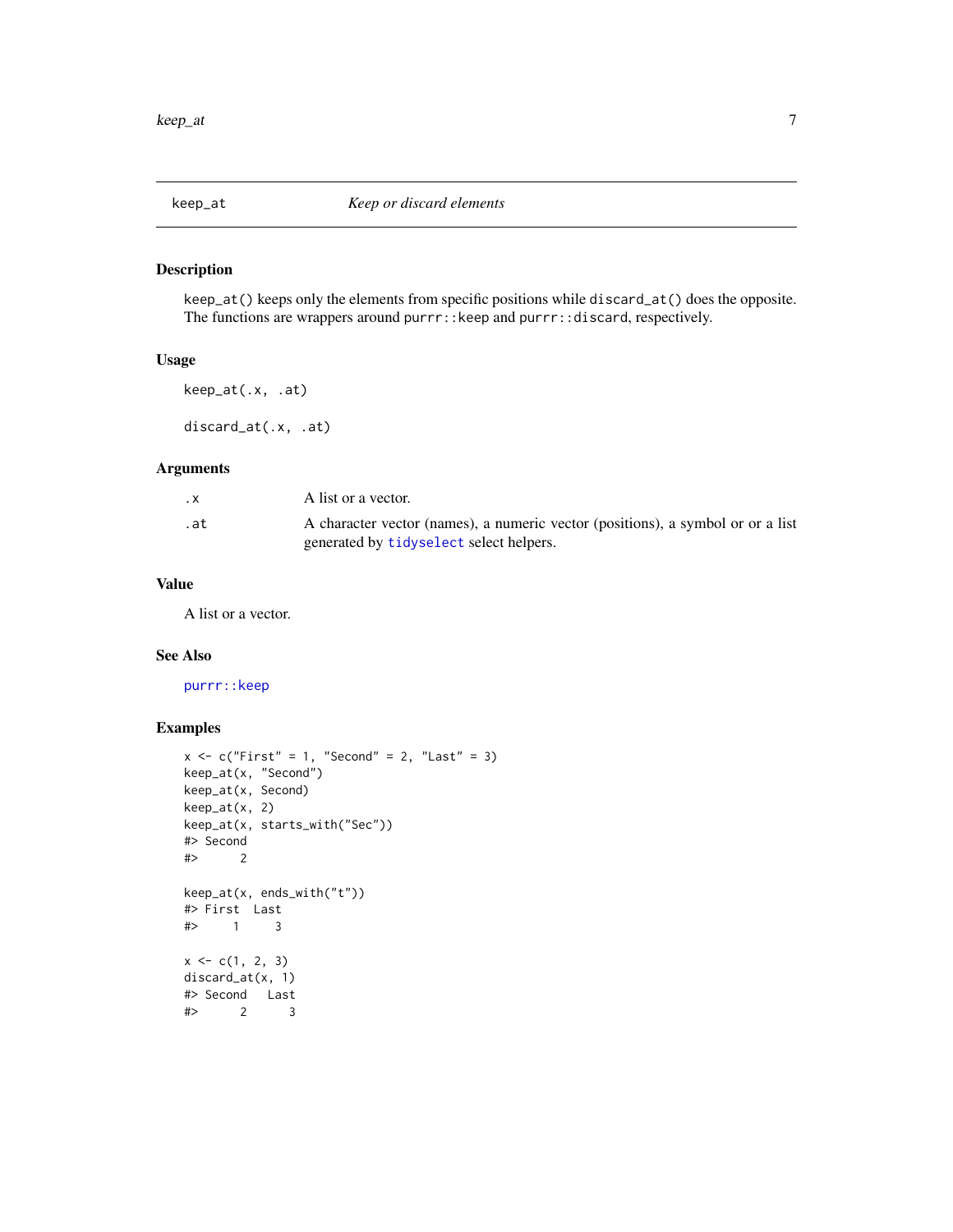<span id="page-7-2"></span><span id="page-7-0"></span>

Unlike [intersect](#page-0-0), it does not remove duplicates in x and keeps its order.

#### Usage

```
keep_if_in(x, y)
```
x %if\_in% y

#### Arguments

| Source vector.                              |
|---------------------------------------------|
| Destination vector (of the same mode as x). |

#### Value

A filtered version of x.

#### See Also

[keep\\_if\\_not\\_in](#page-7-1)

#### Examples

```
keep_if_in(1:5, 3:6)
# returns [3, 4, 5]
keep_if_in(c(4, 3, 4, 3, 1), 3:6)
# returns [4 3 4 3]
```
<span id="page-7-1"></span>keep\_if\_not\_in *Discard elements present in x and not contained in y*

#### Description

Unlike [setdiff](#page-0-0), it does not remove duplicates in x and keeps its order.

#### Usage

keep\_if\_not\_in(x, y)

x %if\_not\_in% y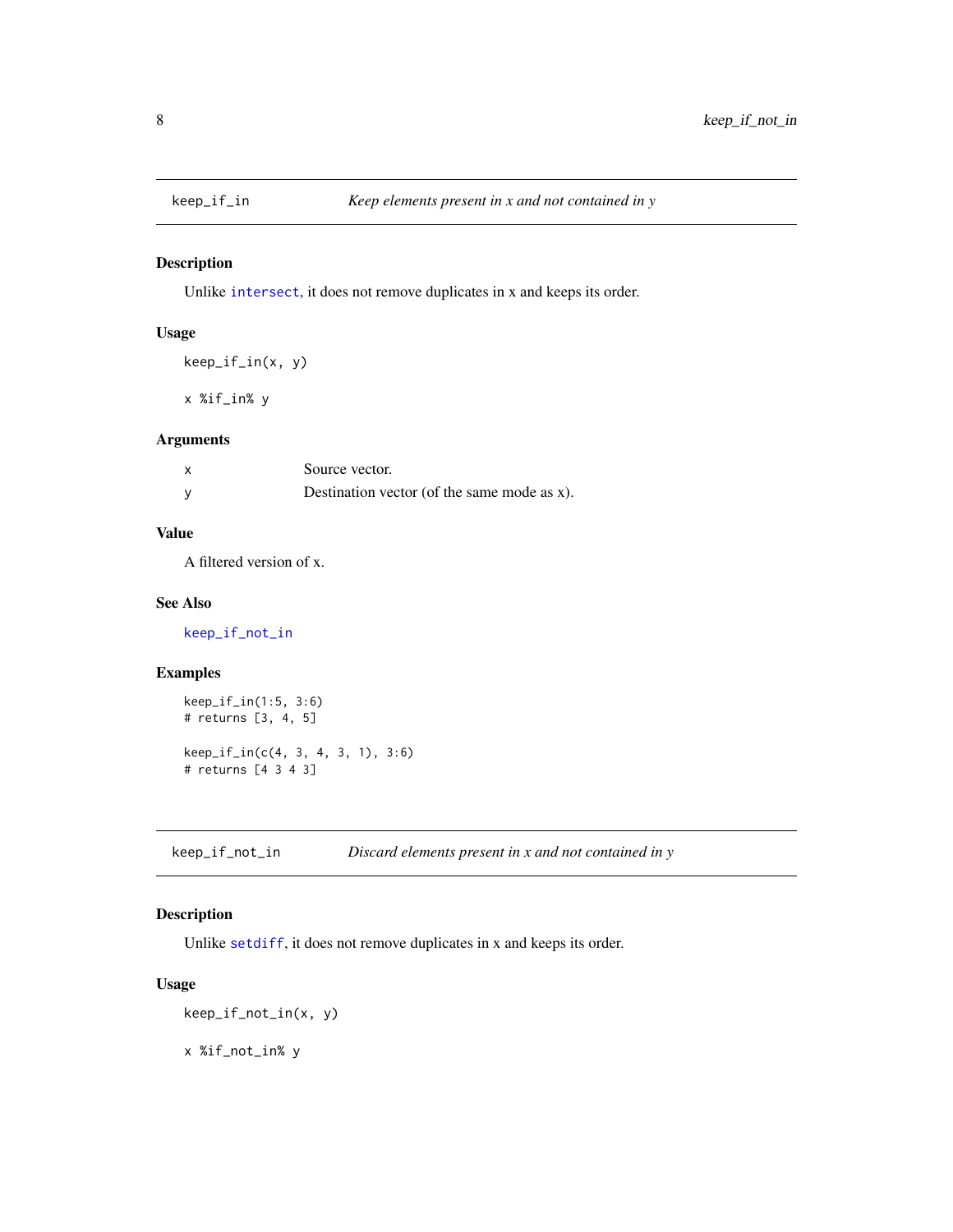#### <span id="page-8-0"></span>now\_utc 9

#### Arguments

| $\boldsymbol{\mathsf{x}}$ | Source vector.                              |
|---------------------------|---------------------------------------------|
| <b>V</b>                  | Destination vector (of the same mode as x). |

#### Value

A filtered version of x.

#### See Also

[keep\\_if\\_in](#page-7-2)

#### Examples

```
keep_if_not_in(1:5, 3:6)
# returns [1 2]
keep_if_not_in(c(4, 3, 4, 3, 1), 3:6)
# returns [1]
```
now\_utc *Current time in UTC time zone*

#### Description

Returns a vector with the current date and time in the UTC time zone.

#### Usage

now\_utc(length = 1L)

#### Arguments

length Positive integer (scalar) indicating the length of the returned vector. If length is a vector of multiple elements, only the first element is taken into account.

#### Value

A POSIXct vector of size length with the tzone attribute set to "UTC".

#### See Also

[Sys.time](#page-0-0), [lubridate::now](#page-0-0)

#### Examples

now\_utc(0) # returns "POSIXct of length 0"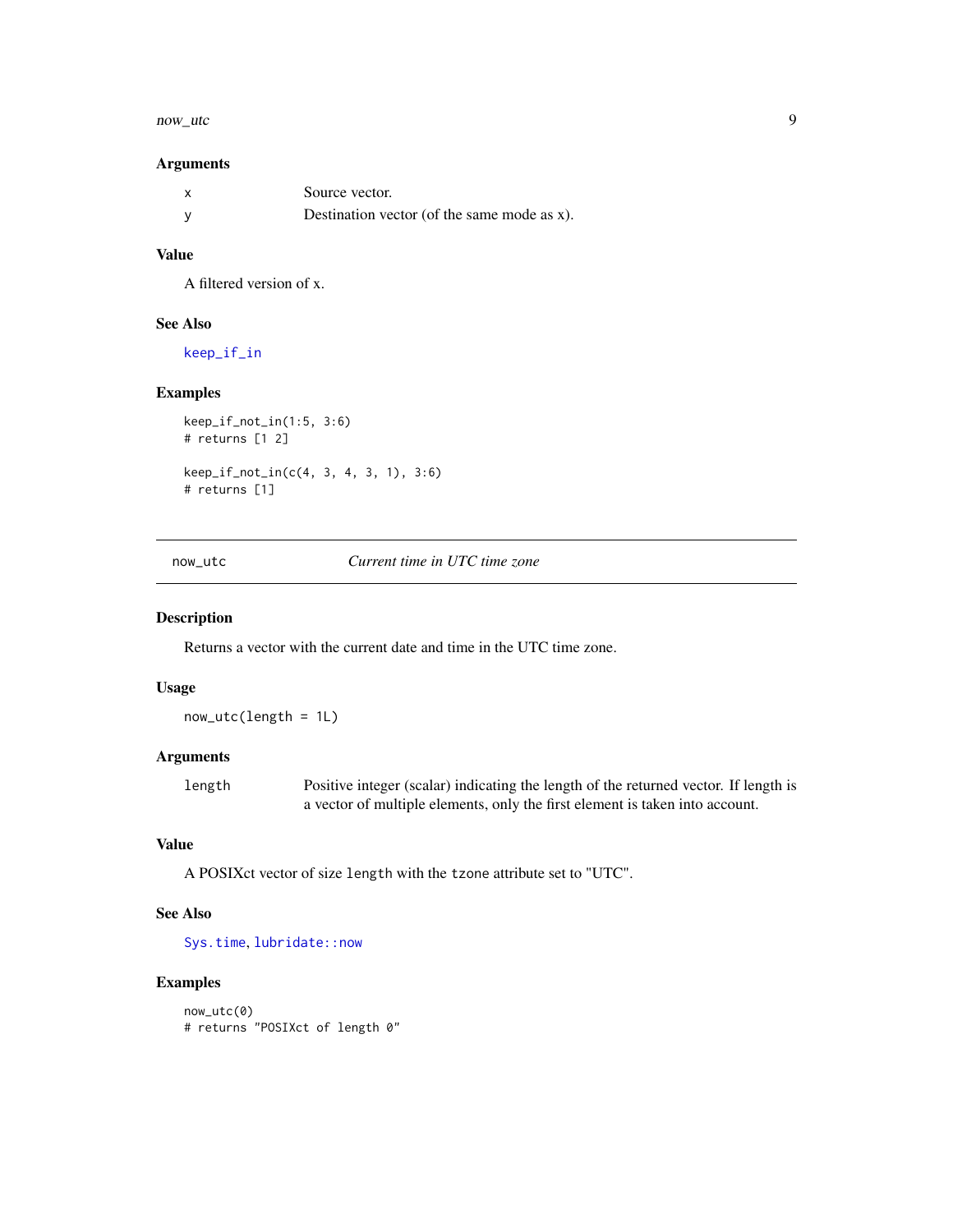<span id="page-9-0"></span>pull\_with\_names *Pull out a single column*

#### Description

Pull out a single column by using its name or its position and name the obtained vector using values from another column.

#### Usage

pull\_with\_names(.data, var = -1, name\_col)

#### Arguments

| .data    | A data frame                                                                                                                                                                                                      |
|----------|-------------------------------------------------------------------------------------------------------------------------------------------------------------------------------------------------------------------|
| var      | The name of the column of interest, or a positive integer, giving the position<br>counting from the left, or a negative integer, giving the position counting from<br>the right. This argument supports tidyeval. |
| name col | The column whose values will be used to name the pulled column. This argu-<br>ment supports tidyeval.                                                                                                             |

#### Value

A named vector.

#### Examples

head(pull\_with\_names(iris, 4, "Species"))

seq\_nrow *Creates a sequence based on the number of rows or columns*

#### Description

Creates a sequence from 1 to the number of row or columns, respectively.

#### Usage

```
seq_nrow(x)
```

```
seq_ncol(x)
```
#### Arguments

x a data frame or a matrix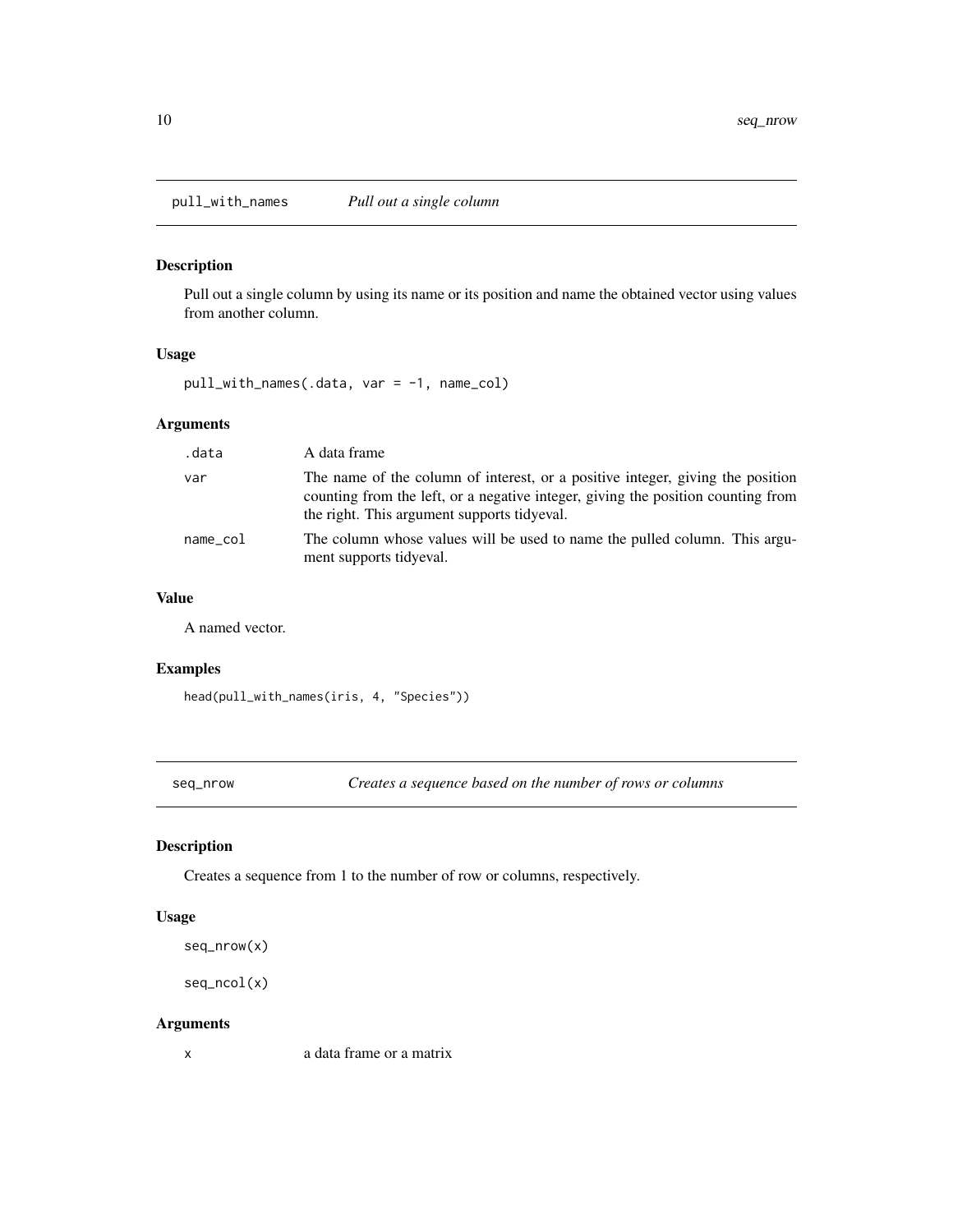#### <span id="page-10-0"></span>setequal\_na 11

#### Value

a vector of integers

#### See Also

[seq](#page-0-0)

setequal\_na *Check if two vectors have the same elements*

#### Description

Wrapper around [setequal](#page-0-0) that adds extra parameter na.rm.

#### Usage

setequal\_na(x, y, na.rm = FALSE)

#### Arguments

| x, y  | Vectors (of the same mode) containing a sequence of items.    |
|-------|---------------------------------------------------------------|
| na.rm | Boolean value indicating whether NA should be omitted or not. |

#### Value

A logical scalar that states the result.

#### Examples

```
setequal_na(c(2, 1, 3), c(1, 2, 3))# returns TRUE
setequal_na(c(1, NA, 3), c(3, NA, 1), na.rm = TRUE)# returns TRUE
setequal_na(c(NA, NA), c(NA), na.rm = TRUE)
# returns TRUE
setequal_na(c(NA, NA), c(NA))
# returns TRUE
setequal_na(c(1, 2, 3), c(1, 2, 3, NA))
# returns FALSE
```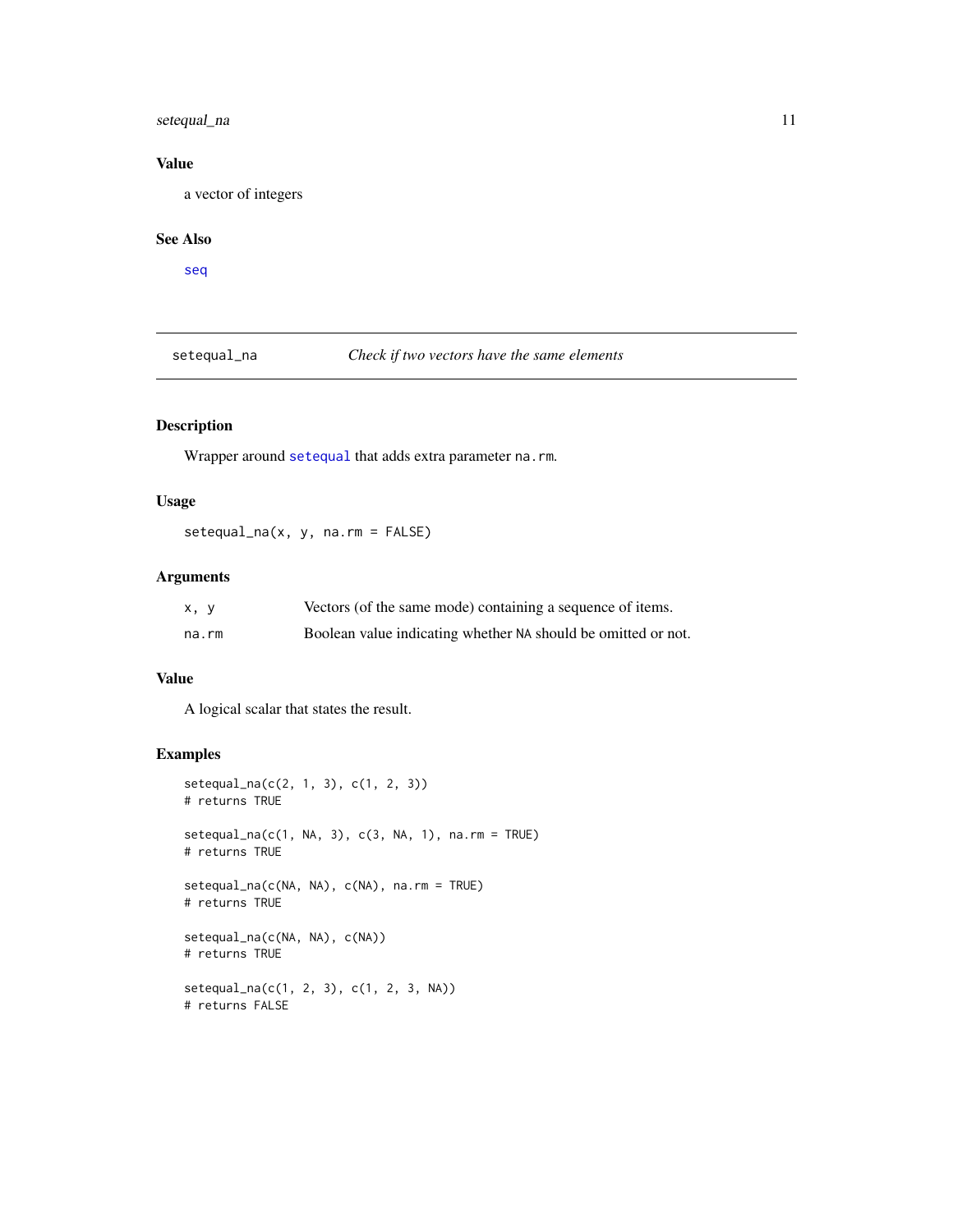<span id="page-11-0"></span>[str](#page-0-0)1() is a wrapper around str which sets maximal level of nesting to 1, while str2() sets maximal level of nesting to 2.

#### Usage

str1(x)

str2(x)

#### Arguments

x An R object

#### Value

Does not return anything.

#### See Also

[str](#page-0-0)